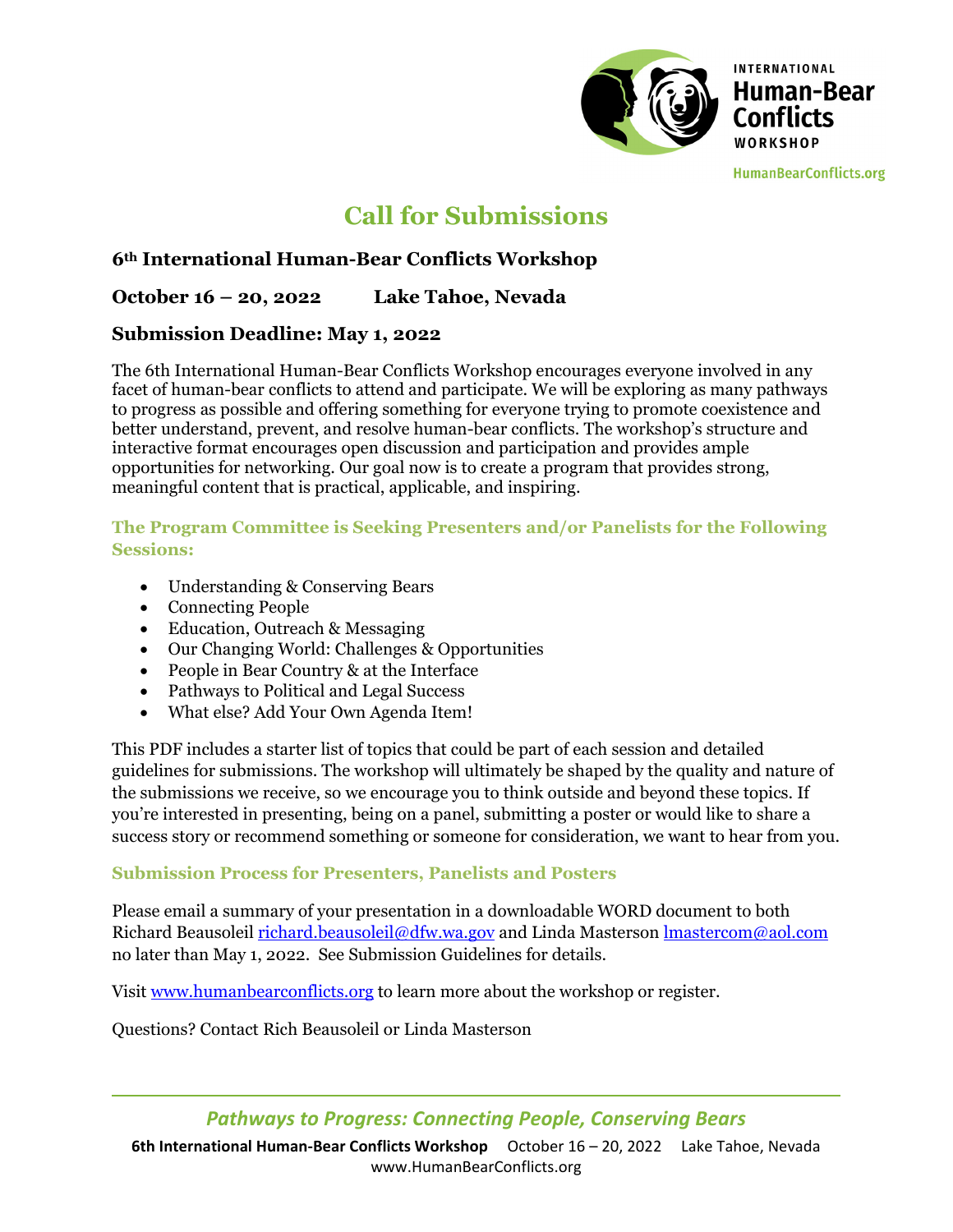

## **Understanding & Conserving Bears**

- Science-guided decisions: relevant research that impacts conflict prevention & resolution
- **Bear Populations in urban, suburban, rural & wild settings similarities, differences**
- Changing bear behavior Since the inception of the IHBCW, people have been trying to find ways to modify bear behavior. Does anything work or are we chasing our bear tails?
- Behavioral Management: aversive conditioning/hazing/Karelian Bear Dogs
- Deterrent methods: bear-proofing, bear-resistant containers/enclosures, electrifying solutions
- Tech tools: what's new, what works, what doesn't, public attitudes towards management tools. Tazers are re-emerging as a behavioral modification tool, should they be?

#### **Connecting People**

- Finding common ground how to bring people with diverse interests together
- How to start from nothing and create mutually beneficial strong partnerships that work.
- Community-based programs: creating, regulating, getting them started and keeping them going
- Working with HOAs and Boards
- Building internal teams within your own organization
- They said it couldn't be done: overcoming obstacles anatomy of a victory what it takes to make progress – stories that inspire
- $\bullet$  Kid power: involving the next generation
- Indigenous perspectives

#### **Education & Messaging**

- How to get everyone who interacts with the public to deliver the same consistent message and speak the same language? Managers, educators, outreach, media relations, communications, website content managers, the alphabet soup of agencies and NGOs
- Tired, out of date terminology how to replace "nuisance" and "problem" bears, euthanasia, attacks and other counter-productive/misunderstood terms; standardizing data and reporting; how to talk about coexistence, not just conflicts
- $\bullet$  Helping the media get it right beyond the press release
- Social media/Facebook, Instagram, Twitter: how they work and how to put their power to work for you
- Technology Toolbox: new ways to reach and connect with people
- How to make people care about and value bears (without becoming extremists)
- Measuring success: what should we measure and how do we evaluate the effectiveness of education and/or human-bear conflict mitigation measures?
- What is the difference between measuring outcomes vs measuring impact? How to fund ongoing evaluations? Cost-benefit analysis?

# *Pathways to Progress: Connecting People, Conserving Bears*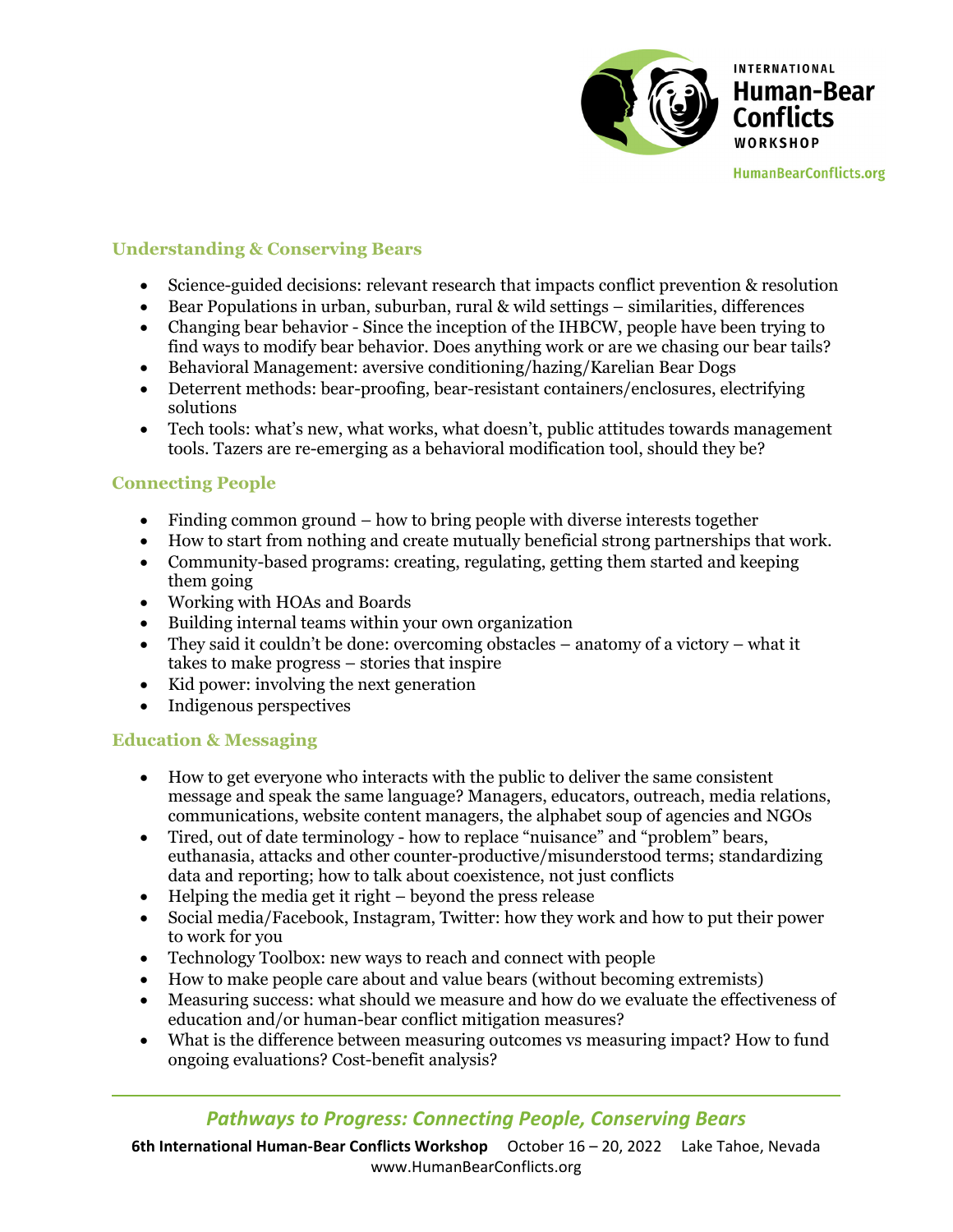

## **Our Changing World: Challenges and Opportunities**

- Success stories that show how much progress we've made, not just how far we have to go
- Where are we now? Where are we going? What challenges lie ahead?
- Climate change how will it affect human-bear relations?
- Migration out of cities to suburbs and rural areas challenges and opportunities
- Habitat management/alteration to reduce opportunities for interactions and conflicts: connected habitats vs. environments that encourage interactions with people
- Clashing eco-objectives: pollinator programs, hobby farming, farm to table
- Impact of the resurgence of outdoor recreation, trail construction

## **People in Bear Country & at the Interface**

- Understanding humans and influencing human attitudes and behavior
- Using Social Science to guide conflict prevention, management, resolution: What do we know? What works? Why?
- Reaching diverse audiences: what works share examples, materials, ideas, results
- Residents: reaching and motivating; keeping up with a constantly changing population
- Part-time and seasonal residents: challenges and solutions
- Tourists: How to reach them before they come, while they are traveling, while they are there, how to send them home smarter
- Businesses in bear country
- Dogs in bear country responsible living and recreating
- Getting people to stop feeding birds and wildlife
- Managing crisis events making the most of terrible situations
- Learning from the delisting process

#### **Pathways to Political and Legal Success**

- Understanding and navigating the political landscape
- What influences the people with the power to say YES or NO?
- How to partner with city councils, county commissioners, city planners, and every level of government – these folks control the garbage contracts (and BRCs), city ordinances, county ordinances, anti-feeding restrictions, building codes, etc.
- Zoning, green belts, wildlife corridors, wildlife crossings, road safety
- Legislation how to craft it and how to get it enacted and enforced
- Fines & Enforcement. Success stories & challenges
- Risk & Liability
- Need examples, success stories of how/why/tactics that work
- Funding programs, raising money, cost-share

# **What Paths Still Need to Be Explored? Did we miss something? Add your own!**

# *Pathways to Progress: Connecting People, Conserving Bears*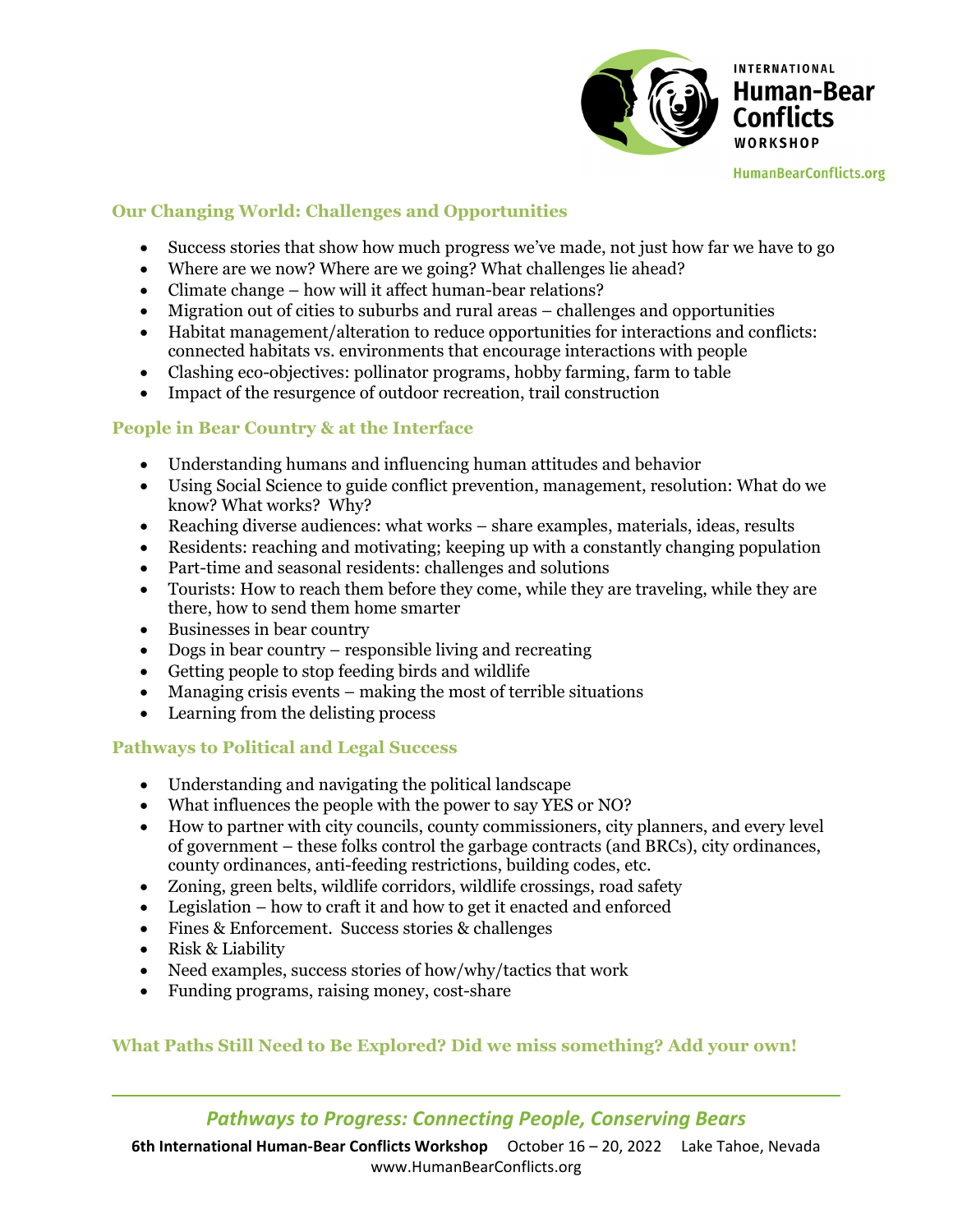

# **Submission Guidelines**

# **6th International Human-Bear Conflicts Workshop**

**October 16 – 20, 2022 Lake Tahoe, Nevada** 

# **Submission Deadline: May 1, 2022**

We're looking for speakers, presenters and panel and roundtable members involved in any aspect of understanding, promoting or managing human-bear coexistence. We are also accepting poster submissions for our interactive poster session.

#### **Speakers and Presenters**

Featured presentations can be up to 45 minutes; session presentations should be about 15 minutes. We will allow ample time for questions from the audience.

# **Panelists and Roundtable Members**

Panelists and roundtable members should enjoy interacting with the audience, answering questions and participating in lively group discussions that may include many different points of view on a topic.

#### **Posters**

Posters are an effective and focused way for you to highlight completed or ongoing studies, management experiences, communication programs, etc. Posters will be displayed throughout the workshop. A scheduled Poster Session will provide an opportunity for interaction between authors and workshop participants. Poster abstracts will also be featured in the program book and proceedings. Posters should be no larger than 4 ft x 4 ft.

#### **Summary/Abstract**

An abstract or summary of your presentation will be included in the program book and proceedings received by all workshop participants, so please use the format guidelines (next page) when you submit.

**Submission Format:** Downloadable **WORD** Document (not a PDF or in the body of an email) Please include the requested information (next page) in order in your Word document; use your cover email to tell us anything else you think it's important or helpful for us to know.